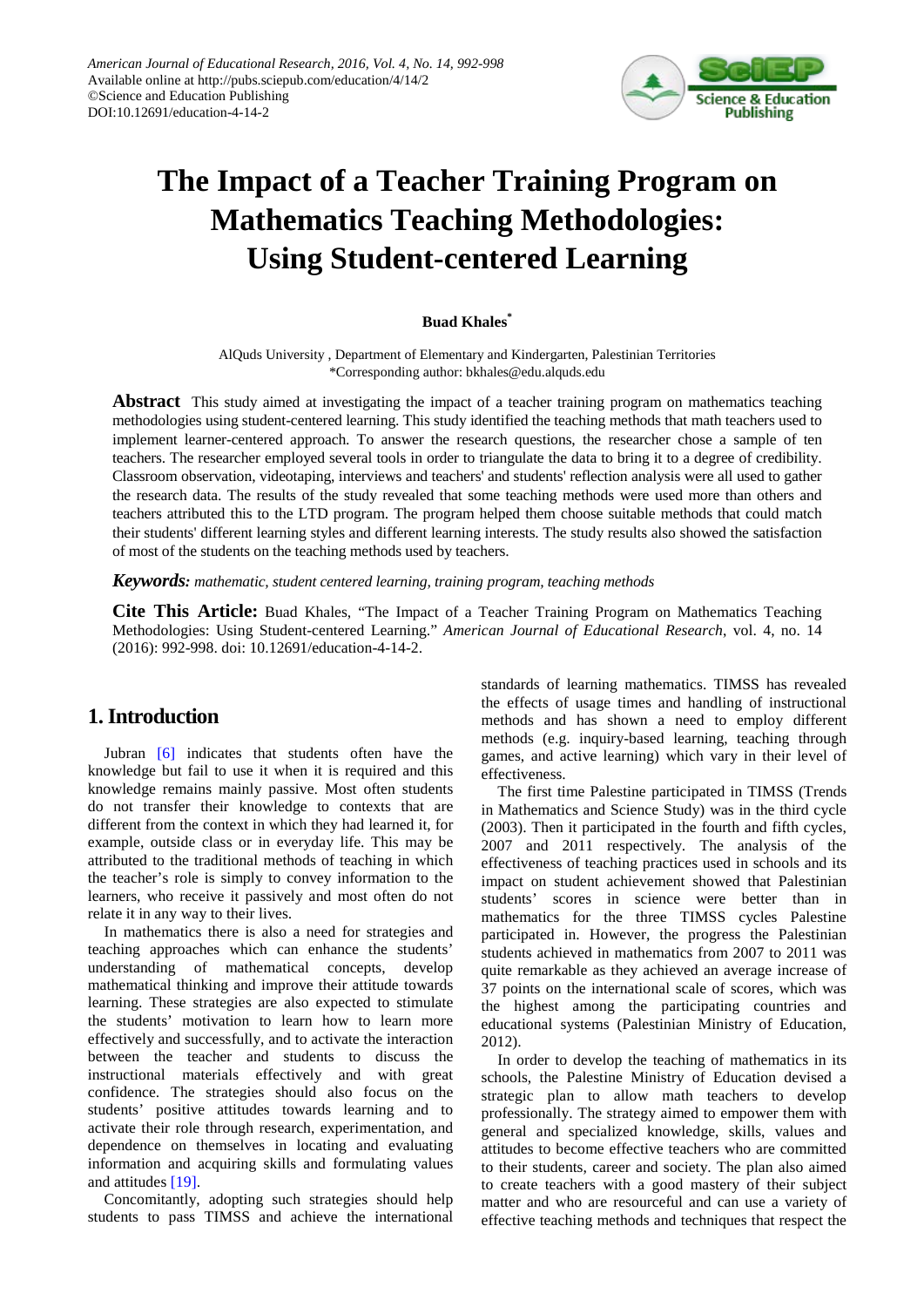students and guide them to learn for understanding and application and develop their different life skills, as well as their analytical and critical thinking and problemsolving skills. The Ministry also called for the creation of a national body whose main aim would be to develop teaching as a career by devising professional standards for teacher qualification and certification. (Palestinian Ministry of Education, 2008, 2008)

Professional standards are statements about a teacher's professional attributes, knowledge, understanding and skills. They specify the professional characteristics that a teacher is expected to maintain and to build on at throughout his/her teaching career. Standards will support teachers in identifying their professional development needs and support them in identifying ways to broaden their expertise within their current career stages. (Palestinian Ministry of Education, 2012)

The Conference on Quality Teachers for Quality Education – Towards Quality Teachers through Innovation, Reflection, and Leadership (2013) held in partnership between with the Palestine Ministry of Education and (UNESCO) and (EU) investigated the development of in-service teacher education programs based on Palestinian teachers' professional standards and needs, with an aim at linking these to actual practices. It also focused on the supportive and facilitative roles of educational leaders. It was suggested that the new vision for school leadership (management), derived from teachers' professional standards, would support innovative practices of reflective teaching (Palestinian Ministry of Education, 2013).

The Palestinian National Institute for Education and Training (NIET) in Ramallah and AMIDEAST organized a program under the title of "Leadership and Teacher Development Program" (henceforth LTD) to train teachers of government schools. Teacher professional development is defined as giving teachers the authority to make professional decisions concerning student learning process [\[1\].](#page-6-2)

In an attempt to achieve the goals set by the Teacher Training Strategy, the Ministry of Education, represented by the National Institute for Education and Training, and Amideast, adopted a program for teacher training. The *Leadership and Teacher Development Program*, launched in May 2012, was a comprehensive education reform initiative focused on improving the quality of education in the West Bank and Gaza. It aimed at the comprehensive professional development of in-service teachers based on action research and a review of the current teaching practices in addition to empowering teachers with teaching and evaluation strategies [\[9\].](#page-6-3)

Teacher empowerment is characterized as reaching a psychological state where teachers feel that they have more responsibility and control over their work. The empowerment of teachers develops by enhancing their motivation and professionalism, self-confidence, independence and exchange of experiences with others. [\[7\].](#page-6-4) 

In this regard, Eric [\[3\]](#page-6-5) defined teacher empowerment as the process of providing teachers with the power and authority to make professional decisions concerning student learning/ teaching. In a student-centered teaching approach, empowering teachers means the active occupation of teachers in the actual student learning process and affording them the opportunity to express their opinions and to be tolerant towards their mistakes in an atmosphere of comfort and tranquility in order to stimulate their motivation to think, learn, reflect, and innovate so that they can develop an integrated personality and also to try to develop their thinking and intelligence through providing integrated activities in an environment that stimulates learning. This allows learner to become thinkers, analysts and critics instead of merely being carriers of knowledge.

The philosophy of the student-centered approach is based on enhancing the learning process, through its active role in encouraging learners to acquire new information, knowledge, skills, and raise the level of their abilities as part of the educational process in an educational environment where learners participate actively. This can be achieved by avoiding dealing with learners with the logic of negative receptors [\[17,21,22\].](#page-6-6)

Often enough, students may have the knowledge, but tend not to use it when required; that is, they leave their knowledge inactivate. What students learn within the school context does not always apply or can't be transferred to other contexts of everyday life. This is due to the fact that traditional education is generally teachercentered, where teachers are considered as a source of knowledge and information givers and where learners are considered blank pages awaiting to be filled. Leaning needs to be developed to help learners best acquire knowledge [\[4\].](#page-6-7)

For this reason, there is a need for pedagogical strategies and methods to contribute to the understanding of mathematical concepts and the development of mathematical thinking skills. Student-centered teaching methodologies encourage the interaction between the teacher and the learner, both inside and outside the classroom, and encourage cooperation among learners, making the learner active in the learning process, and focusing on building learners' inquiry skills instead of merely collecting and memorizing any type of knowledge.

Student-centered learning refers to learning that is based on the active involvement of students in the learning situation, allowing the learners to enjoy their own learning process and to utilize their capabilities. Teachers should then be facilitators, guides and should stimulate the student learning process. Learning here is a constructive process with strong interaction between teachers and learners in order to explore new ideas that work to connect learners' previous knowledge with a new knowledge based teaching methods, such as dialogue and discussion, cooperative learning, role-playing, brainstorming, problem-solving, cognitive maps, and visual [\[2,8,15\].](#page-6-8)

In this regard, Pang [\[16\]](#page-6-9) investigated the methods of teaching mathematics in Korean schools, and how to transform teacher-centered into learner-centered education. The study, which applied classroom observation and interviews with mathematics teachers, showed that mathematics teaching in Korean schools requires fundamental reform to become truly student-centered so as to provide the students with the opportunity for active involvement in the learning process and the implementation of strategies that motivate thinking.

Toptas [\[20\],](#page-6-10) on the other hand, aimed to determine the perspectives of 34 Turkish elementary school teachers on the instructional methods used in mathematics classes.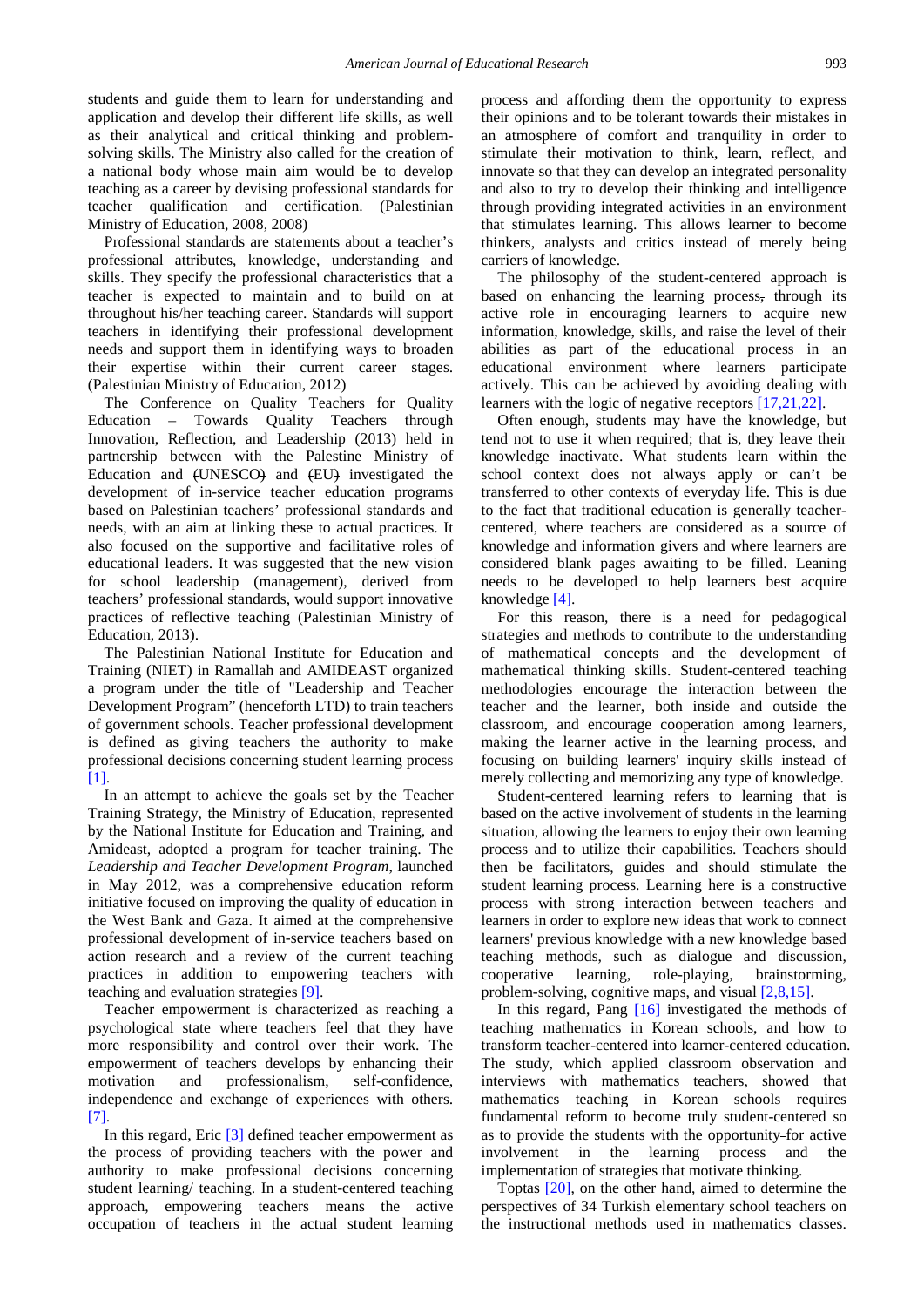Open-ended interviews were utilized to collect the data, content analysis was used to analyze the data. The results showed that "Question-Answer", "Problem Solving", "Direct Instruction" were the most commonly used methods in Mathematics classes by the participants. When selecting a teaching method to use, the participants looked for "enabling permanent learning" the most

Using a variety of teaching methods in the studentcentered approach helps the learner to think mathematically, use mathematical thinking and reasoning, solve problems, use mathematics for life, make connections, and think critically [\[5\].](#page-6-11)

An integral part of learning math is developing the learners' mathematical thinking. The students should be able to solve problem, to connect, and to do analogical reasoning they must draw on their knowledge, experience, and skills [\[14\].](#page-6-12)

Teaching mathematics is an important process as it entails the formation of learners' mathematical insight, deep understanding, and mathematical, critical, creative and reflective and inductive thinking. It also involves developing the students' inclination towards learning mathematics and motivates them to confront the problems they face and seek to solve them. This is achieved by the employment of a variety of teaching methods that can make learning mathematics an interesting process, which will reflect positively on the desire of students to learn mathematics and not ward them off. This course of action also requires shaking off the teachers' traditional beliefs and practices to encourage them to develop their methods of teaching mathematics springing from their new belief in the active role of learners in constructing and personalizing knowledge. The teachers would then come up with new products designed on the new knowledge acquired by the learner so that learning would become more meaningful to the learner. In contrast, using traditional methods of mathematics teaching hinders the learning process as it limits the understanding of mathematical concepts and their employment in different life contexts.

#### **1.1. The Purpose of the Study**

This study sought to investigate the impact of a teacher training program on mathematics teaching methodologies using student-centered based learning. It aimed to answer the following questions:

- 1. What are the different student-centered methods teachers use in their classes?
- 2. How much does LTD help math teachers use the methods of a student-centered learning approach?
- 3. How did the new teaching methodologies used by the teachers reflect/impact on the students' attitudes towards learning mathematics?

#### **1.2. Limitations of the Study**

The present study is limited to mathematics teachers from one single city district who had joined the Leadership and Teacher Development program. The study sample consists of 10 teachers participating in the LTD program since it is a qualitative study that involves classroom observation, analysis of reflective writing, and interviews. The study lasted for eight, months.

### **2. Methodology**

#### **2.1. Participants**

The researcher trained 26 male and female teachers in the LTD program but only 10 of them showed the desire to participate in this study. As a measure of ensuring confidentiality, each participating teacher was given a special code consisting of the letter T and a number from 1 to 10.

The participants were given a

<span id="page-2-0"></span>

| Table 1. Teachers' professional profile |                  |                                      |                       |  |  |  |
|-----------------------------------------|------------------|--------------------------------------|-----------------------|--|--|--|
| Teacher's<br>Code                       | Major            | <b>Years of</b><br><b>Experience</b> | <b>Classes taught</b> |  |  |  |
| Teacher 1                               | Bachelor in Math | 12                                   | 3, 4, 5, 6, 7, 9      |  |  |  |
| Teacher 2                               | Bachelor in Math | 7                                    | 3, 4, 5, 6, 7, 8, 9   |  |  |  |
| Teacher 3                               | Bachelor in Math | 7                                    | 5, 6, 7, 8, 9         |  |  |  |
| Teacher 4                               | Bachelor in Math | 8                                    | 5, 6, 7, 8, 9         |  |  |  |
| Teacher 5                               | Bachelor in Math | 8                                    | 5, 6, 7, 8, 9         |  |  |  |
| Teacher 6                               | Bachelor in Math | 6                                    | 5, 6, 7, 8, 9         |  |  |  |
| Teacher 7                               | Bachelor in Math | 9                                    | 5, 6, 8, 9            |  |  |  |
| Teacher 8                               | Bachelor in Math | 7                                    | 6, 7, 8, 9            |  |  |  |
| Teacher 9                               | Bachelor in Math | 8                                    | 4,5,6                 |  |  |  |
| Teacher 10                              | Bachelor in Math | 7                                    | 4.5.6                 |  |  |  |

[Table 1](#page-2-0) shows the professional profiles of the teachers participating in the study in terms of degree attained, years of teaching experience and classes that each teacher was teaching at the time of the study.

#### **2.2. Study Ethics**

All personal information about the participant teachers was kept confidential. Each teacher was given a special code to guarantee confidentiality and ethical professionalism.

#### **2.2.1. The Researcher**

Since the LTD program aimed at establishing a national cadre of training and leadership educators that meet MOHE standards. The researcher, who had been trained by international experts, was actively involved in the LTD program from which the sample of ten teachers participated; in other words, the–researcher played a twofold role of trainer as well as researcher.

#### **2.3. Study Instruments**

This study utilized the qualitative research method and employed four tools: class observation, interviews, and teacher and student reflective journals.

#### **2.3.1. Classroom Observation**

Observation is considered the primary tool used in qualitative research. It allows the researcher to get involved in taking notes as things fold out. In addition to observation, the present researcher video-taped the class lessons for later analysis and review. Each participant was observed twice; all classes were videotaped and notes were taken during each class, resulting in a total of 20 observations for all teachers.

Through the observations, the research sought to study the effectiveness of the LTD program in empowering the participant math teachers (G 3-9) in a variety of studentcentered teaching strategies. It also aimed to explore the various teaching strategies used by the teachers in this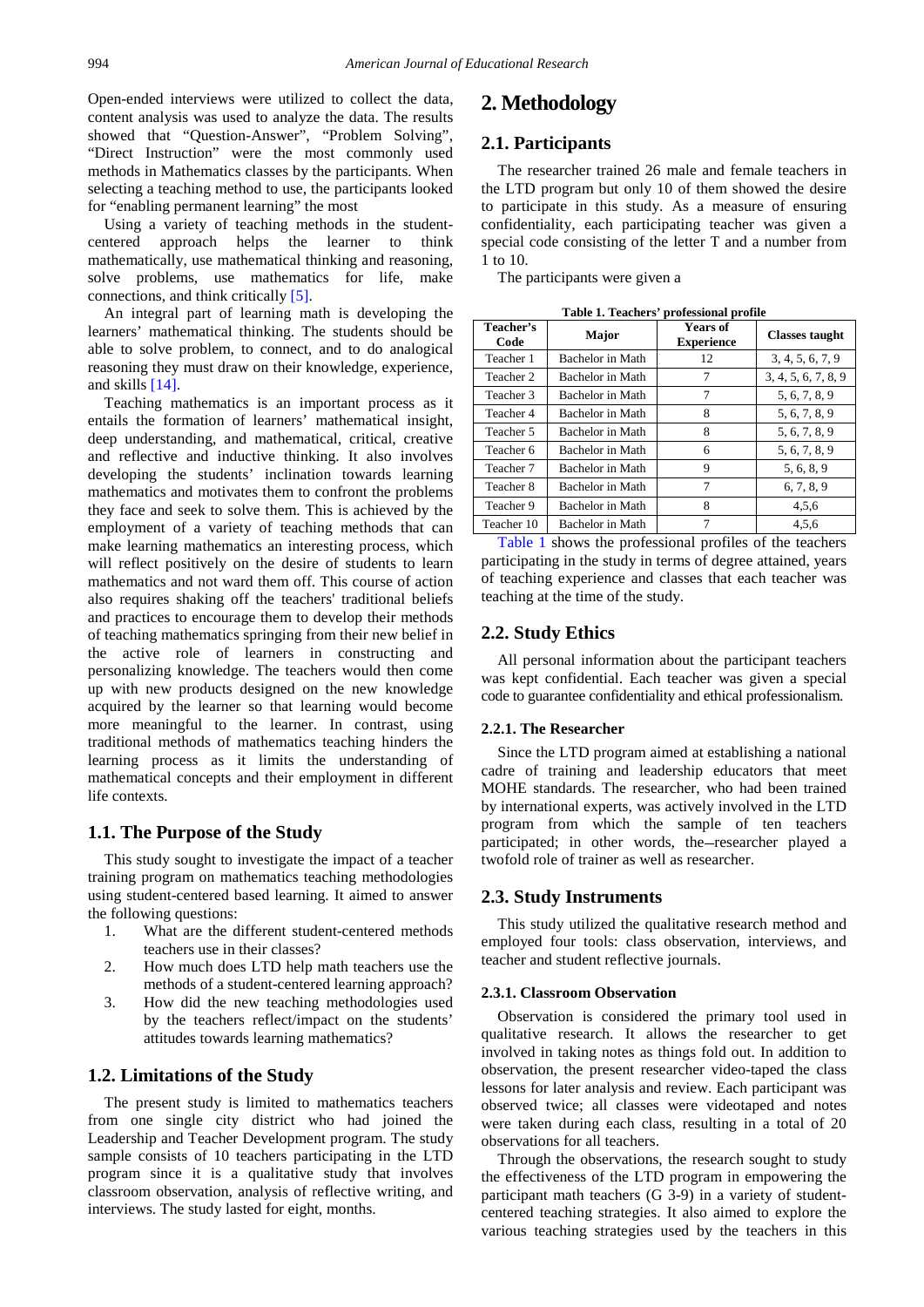study and how they used them and the students' reflections about these strategies. For this purpose, the research observed the teacher at a close distance and noted their teaching practices and strategies and recorded notes and videotaped the classes after obtaining the teachers' consent. A fellow researcher (an independent observer) was asked to analyze the classes independently. The reliability between the researcher and the independent observer was very high.

#### **2.3.2. Semi-structured Interviews**

Following class observations, the researcher conducted semi-structured interviews with the participant teachers. The interview comprised 6 main questions and aimed at identifying the teaching methods used by teachers in the LTD program and at determining the reasons behind applying such methods in addition to exploring all the obstacles that faced teachers when they chose such methods. (Appendix 1)

#### **2.3.3. Learning Circles**

The researcher participated in 5 learning circles, which were conducted every two weeks. The learning circles were held to provide the participants with the opportunity to discuss the teaching methods, planning and type of tasks required from them. The role of the researcher was limited to observing and recording the teachers' discussions while performing the activities.

#### **2.3.4. Students' Reflective Journals**

The students were asked to keep their reflections about their learning mathematics and the teaching methods used by their teachers during the lessons that were observed by the researcher and videotaped. The students wrote about the opinions, feelings and impressions about the classes they had attended, and their attitudes about learning mathematics and suggestions for development.

#### **2.4. Triangulation**

Credibility is a crucial aspect in qualitative research, through which data validity is processed. Triangulation is a process that ensures research validity. It includes relying on expert opinion, depending on various resources in collecting data, and asking the study sample to give their opinions and explanations. In the present study, several tools were used to collect the required data: class observations, reflection journals, focus groups, and portfolios.

#### **2.5. Data Analysis**

The researcher analyzed the observation notes and videotaped of the classes using a qualitative analysis thematic analysis and frequency of using the various teaching methods that were used by the teachers in the LTD program.

#### **3. Findings**

#### **3.1. Results of the First Study Question**

What are the different student-centered methods teachers use in their classes?

To answer the first study question, the researcher analyzed the class observation notes  $(N=20)$  using the descriptive method and calculated the frequency and frequency percentage of each teaching method used by the teachers during the LTD program. The results are shown in [Table 2](#page-3-0) below.

**Table 2. Teaching strategies/methods used by teachers in LTD ranked by frequency**

<span id="page-3-0"></span>

| Method                          | <b>Number</b>  | Percentage |
|---------------------------------|----------------|------------|
| Cooperative learning            | 18             | 23         |
| Direct learning                 | 14             | 18         |
| Learning through dialogue       | 10             | 13         |
| Problem-solving                 | 8              | 10         |
| Visualization                   | 7              | 9          |
| E-learning                      | 6              | 7          |
| Learning through stories        | 5              | 6          |
| Learning through trips          | 3              | 4          |
| Lifelong learning               | 3              | 4          |
| Web quests                      | $\overline{c}$ | 3          |
| Learning through games and play | $\overline{c}$ | 3          |
| <b>TOTAL</b>                    | 78             |            |

The results from [Table 2](#page-3-0) show that the teaching methods used in LTD can be ranked as follows (from most to least used): cooperative learning, direct learning, learning by dialogue, problem-solving, learning through visualization, E-learning, learning through stories, learning through trips, lifelong learning, Web quests, and learning through games and play.

Cooperative learning was used by T (3), who related it to visualization in a class about rectangles; while T (10) used it in a class on lesson algebraic term .and T (5) used it in a class on triangle congruence and algebraic terms. On the other hand, learning by dialogue was applied in a variety of classes: T (6) utilized it at the beginning of the class, while (T7) used it at the start of her class in brainstorming about triangle congruency, which led the students to start on a thinking, analysis and problem solving track.

E-learning was utilized by  $T(4)$ , who applied through an educational game in a G 4 class about fractions; it was also used by T (8) in a class about algebraic terms through the use of a power point presentation. T (3) applied it in a class on functions while (T 1) used it in a class on solids .

Games were used by two teachers only. In contrast, life learning was utilized by three teachers: T (8) took her student to the market to apply verbal word problems, while T (9) created a small vegetables stall to teach them algebra

In other words, T (9) believed that mathematics teaching can be implemented through discussion between the students and the teacher within an active social environment, and allowing students to develop their understanding by allowing them to express their ideas. T (8) also implemented life learning in two classes believing that learners are thought generators and knowledge producers since they became involved in constructing their mathematical thinking within a life context. Teacher (8) applied this method life learning in two classes and acted as a thought generator and knowledge producer while learners focused on building their mathematical capacity in the life context.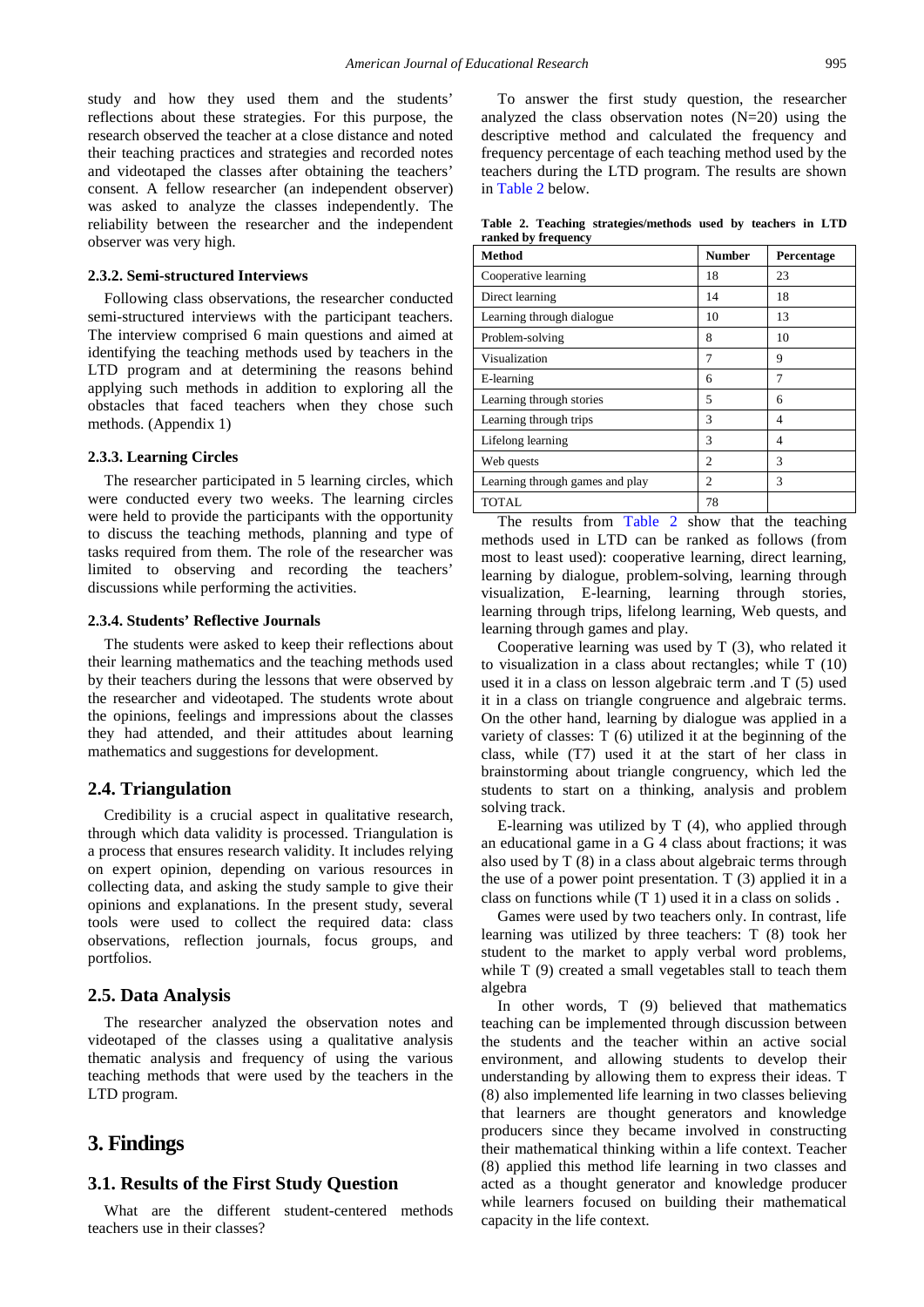As regards the use of web quests, T (10) divided his students into groups and asked them to design a web quest about congruent triangles. The first group provided a definition of triangles and gave examples of the different types of triangles; the second group classified triangles based on side length (e.g. equilateral, isosceles, and scalene) and gave an example of each type. On the other hand, students in the third group talked about the types of angles (e.g. right, obtuse, acute) and gave examples of each while the fourth group presented the composition of triangles and explained how the sides can be calculated. Following the presentations by all four groups, a discussion took place between the students and the teacher. At the end of the class, the teacher asked the students about their opinion about the class and gave his instructions for the next one.

T (8) informed her students that the lesson would take place in the market to learn mathematics through verbal ability questions. The teacher then introduced the verbal questions before going to the market and then headed to a glass shop in the market.

To justify their choice of teaching methods, the teachers gave the following reasons:

#### *1. The goals teachers seek to achieve*

Eight teachers said that that the goals they seek to achieve are those that push them to choose teaching methods. This comes from teachers' pursuit to achieve the development of analysis, conclusion, application and understanding in students.

#### *2.* **The nature of the subject being taught**

Six teachers expressed the importance of the direct relation between the teaching method chosen and the subject being taught.

#### *3. Student specifications*

Nine teachers asserted that student specifications, particularly their age, play an important role in the teacher's choice of a suitable teaching method, ensuring that it fits their interests. They believed that this has a great effect on student acceptance of the new teaching styles.

#### *4. School resources*

Eight teachers said that certain teaching methods, such as E-learning, require financial resources as well as technical support such as a projecting system and a computer.

To conclude, during the interviews, all ten teachers participating in the present study expressed their satisfaction with their individual choice of teaching method. However, one teacher complained that the tools required by the E-learning method were not available and remarked that she needed further training in using this method.

#### **3.2. Results of the Second Study Question**

How much does LTD help math teachers use the methods of a student-centered learning approach?

To answer this question, the researcher analyzed the interviews conducted with teachers regarding their views on how the LTD program affected their choice of methods in their teaching. The analysis shows a variety of responses. Seven teachers described the LTD program as a compass that sets them out on the direct direction and guides them to make the choice of the teaching method that most suits their students' features and learning styles. Furthermore, eight teachers considered the program to be an opportunity to share experiences with colleagues regarding the teaching methods they use in their classes, yet they also expressed the need for more face-to-face meetings to exchange experiences about their teaching methods in a more detailed fashion.

Following are some remarks made by the teachers about LTD. T (6) remarked: "The LTD program gave us the opportunity to talk about our experiences with the teaching methods we learned from other colleagues and with new methods that I had never heard of before" For T (1) and T (10), the LTD program satisfied their search for new teaching methods. T (9) pointed out that the program made her think how to link mathematics teaching to life and how to get lessons from daily life to use in teaching. T (5) said the LTD program made her teaching style more organized and that she had learned new teaching methods. On the other hand, T (8) said that the program provided her with the opportunity to reflect on her previous teaching experience and practices hoping she would benefit from this. T (4) made the following comment, "I got to know how to apply different teaching methods and I now know a variety of new methods that I had not known before. The program taught me how to choose the teaching method which is most appropriate for my students based on how they respond to it. And even though this is my eighth year teaching, this is the first time I feel that my teaching has become better than ever before".

T (1) pointed out, "It was the first time I had used computers in a class on fractions for fifth graders; in fact it made my students more active and interactive at the same time. The program made me use better teaching methods but not all of them due to the big number of students in my classes and the school's inability to provide trips or games or visual tools that help foster teaching". Teacher (2) asserted that: "the LTD program is important and has a huge impact on teachers but some of the methods the program discussed are hard to apply in classes due to the large number of students in classes the lack of basic needs.

#### **3.3. Results of the Third Research Question**

How did the new teaching methodologies used by the teachers reflect/impact on the students' attitudes towards learning mathematics?

In order to answer this question, the research analyzed the students' reflections, with a total of 50 journals. Five students from each class were chosen randomly to write their reflections. The researcher asked students to write their reflections after the classes she observed. The results of the analysis are shown in [Table 3.](#page-5-0)

The analysis of the students' reflection shows a general positive attitude. This is clearly reflected the answers to statements (4, 7, 9, 14, and 15) toward learning mathematics after their teachers started using new studentcentered methods of teaching.

The results show that students like math classes, statements  $(1, 6,$  and  $11)$  particularly with T 8, T 10, T 4, and T5 and appreciated the teaching methods used by T 8 and; while they said they felt bored in T1's, T2's and T 3's classes especially when using the direct teaching method.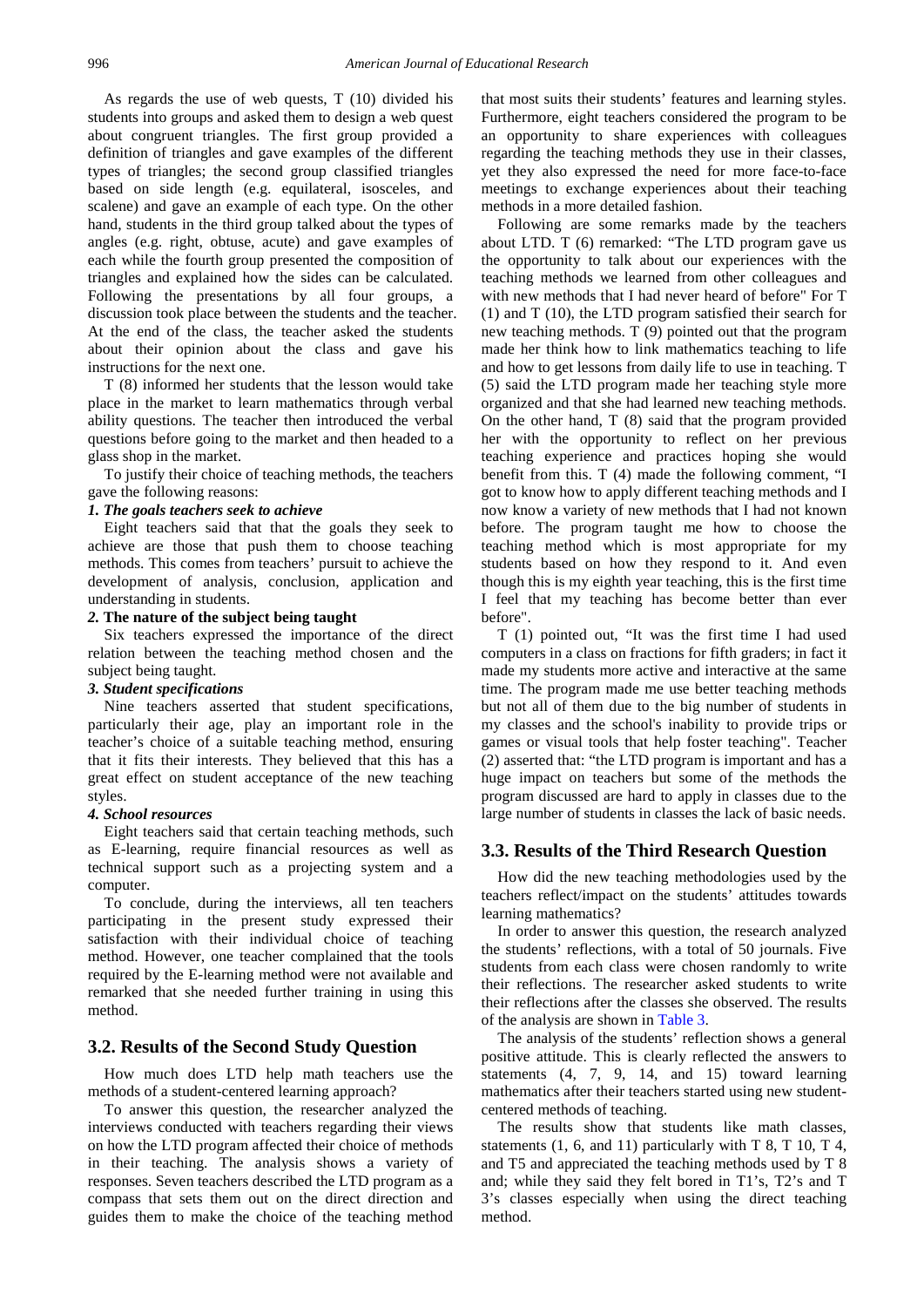| Table 3. Frequency and percentage of student's reflections |  |
|------------------------------------------------------------|--|
|                                                            |  |

| <b>Number</b>  | <b>Statement</b>                                 | <b>Frequency</b> | Percentage     |
|----------------|--------------------------------------------------|------------------|----------------|
|                | I like to learn mathematics.                     | 40               | 14             |
| $\overline{c}$ | Math syllabus is difficu.lt                      | 5                | $\overline{2}$ |
| 3              | Math classes are boring.                         | 4                | $\overline{2}$ |
| 4              | Learning math is interesting.                    | 45               | 16             |
| 5              | Math is difficult to understand.                 | 4                | 2              |
| 6              | I wait impatiently for math classes.             | 37               | 14             |
| 7              | Math is very important to us.                    | 41               | 15             |
| 8              | I hate math classes.                             | $\mathbf{0}$     |                |
| 9              | Math should be made optional.                    | 2                |                |
| 10             | Math classes are not enough.                     | 20               | $\mathcal{I}$  |
| 11             | I like to become a math teacher in the future.   | 29               | 10             |
| 12             | I feel that math classes are a problem for me.   | $\overline{2}$   |                |
| 13             | I wish they cancel math from school              | $\overline{c}$   |                |
| 14             | I think math is very complicated.                | $\overline{2}$   |                |
| 15             | I think that math classes attract our attention. | 44               | 16             |
| 16             | <b>TOTAL</b>                                     | 277              | 100            |

To illustrate, following are some remarks made by the students in their reflective writing.

- S 1: I like math because during class we work together in groups. We like our teacher because she explains well and makes us understand well. My group is good and we are all friends. The class on lateral area was very interesting and all the classes were simple and easy.
- S 2: I liked the way that the teacher taught us drawing in geometry and I like to make posters about geometry. The teacher asked us to draw and I wish we can draw in every math class. In some classes we feel bored and we start entertaining each other; that's why classes are very difficult for me and wish that the teacher would repeat the lesson more than one time.
- S 3: I like math because it requires intelligence, but sometimes the classes are boring.
- S 4: Our class today on cubes was very interesting. Math classes are interesting and we like math even though it's difficult – but our teacher teaches us in a very beautiful way. I like to do more activities and to go to entertainment places and I like to thank my teacher because she is great and knows how to teach us.
- S5: I like this class with my friends and the professor. She taught us how to make a cube using rectangles. We can also learn math at work like the carpenter and blacksmith.
- S 6: I like to be successful and to be a smart student and obtain a high score but at the same time I don't like to study math. Sometimes I memorize the laws but then forget them and start to cry. The syllabus is very difficult. Why don't they design a simpler syllabus?

The remarks made by students (1, 2, 3, 5 and 6), regarding statement  $(1, 4, 6, 7, 9, 11, 14, \text{ and } 15)$ , indicate that student-centered teaching methods lead students to have a positive attitude towards learning math and also impact their perspective about it.

This conclusion is supported by Sriraman [\[19\],](#page-6-1) who indicated that student-centered strategies depend on the positivity of the learners in the learning situation and in activating their role in research, work, and experimentation in their attempt to acquire knowledge. <span id="page-5-0"></span>This leads to the learners to have positive attitudes towards learning mathematics. This is also in agreement with Mydudu [\[15\]'](#page-6-13)s opinion that student-centered methods/strategies depend on the students' active involvement and positivity in the learning situation, which in turn makes them enjoy their learning and use of their capabilities to learn.

# **4. Discussion**

The findings of the present study show that the teachers used a variety of teaching methods in their mathematics classes. The teachers also appreciated the role their students played in the learning/teaching process, which was clearly evident in the practices of those teachers who made the teaching process both interesting and fun. They also allowed the students to think and express their opinions as well as create verbal word problems. Despite the final results, the researcher faced a lot of difficulty at the beginning convincing some teachers to try various teaching methods instead of depending solely on direct teaching. This process required that the training program put more emphasis on applying the new methods of teaching, simulating them during training and critique each method and start a dialogue about how to put it into practice. It was through the learning circles that the researcher was able to convince the teachers to apply these methods, which in fact presented a golden opportunity for all of them to showcase their experiences and talk about them.

The teachers became more cognizant of the importance of learning mathematics in life through creating math problems about different life situations and accompanying students to the market so they can practice the selling and buying process in real life situations. The LTD program also helped the teachers to utilize the web quest and games and play in teaching mathematics.

This finding could be attributed to the fact that during the LTD program the learners were exposed to a variety of student-centered teaching methods/strategies which allowed them to achieve a good degree of mastery of these methods. However, taking a more conservative perspective, it appears that, although there has been some progress in the use of new teaching methods, not all